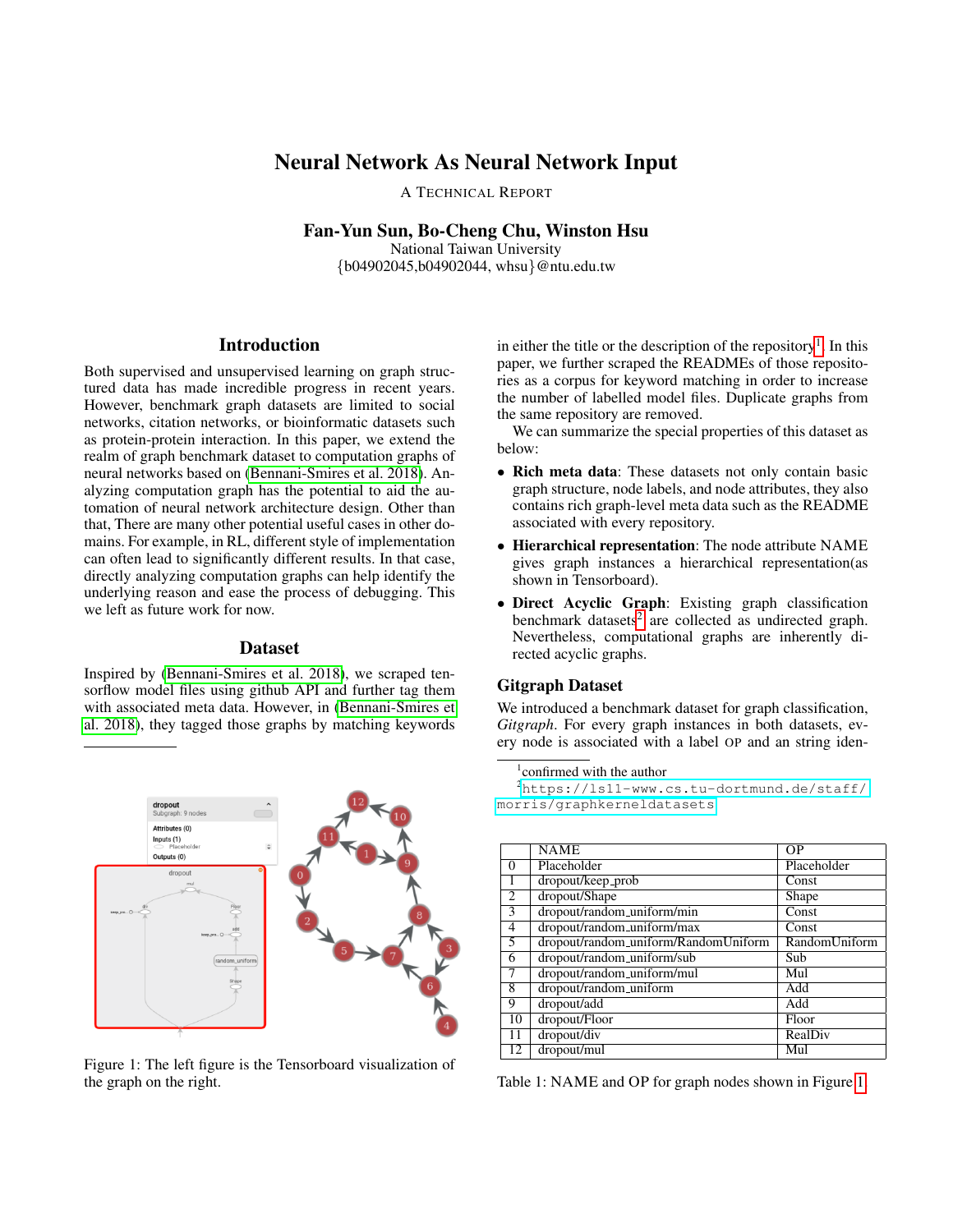<span id="page-1-2"></span>

Figure 2: A random computational graph and four subgraphs visualized. This is a computational graph for reinforcement learning(separate target networks). Note that subgraphs are disjoint in this dataset.

Listing 1: dropout code snippet

```
import tensorflow as tf
x = tf. placeholder("float", shape=[None, 1])tf. nn. dropout (x, .5, .7) name=None)
```

| Table 2: Dataset statistics |  |  |
|-----------------------------|--|--|
|-----------------------------|--|--|

| Dataset                | Gitgraph |
|------------------------|----------|
| # of graphs            | 306      |
| # of classes           |          |
| $#$ of nodes (avg.)    | 510.19   |
| $#$ edges $(avg.)$     | 758.98   |
| # distinct node labels | 246      |

tifier NAME; OP denotes the operation for the node and NAME is the unique identifier for the node. Usually, we can infer what modules that node belong to by inspecting its NAME. For example, consider the following code snippet<sup>[3](#page-1-0)</sup> in Listing 1. The last line of code creates nodes with a prefix of "dropout". From table [1,](#page-0-3) we can infer that node 3- 8 forms a sub-module under the module "dropout" with a common prefix "random uniform". This is also how Tensorboard [\(Wongsuphasawat et al. 2017\)](#page-3-1) group modules, as shown in the left diagram of Table [1.](#page-0-2) The statistics of the the dataset is summarized in Table [2](#page-1-1) and we provide a visualization of a random sample in Figure [2.](#page-1-2)

This dataset contains 306 tensorflow model files(computational graphs), 88 of them are tagged *Reinforcement*, 119 are tagged *Image*, and 79 are tagged *Text*. The keywords used to match those labels are *reinforcement*,

<span id="page-1-0"></span><sup>3</sup>Tensorflow v1.4, Python 3.6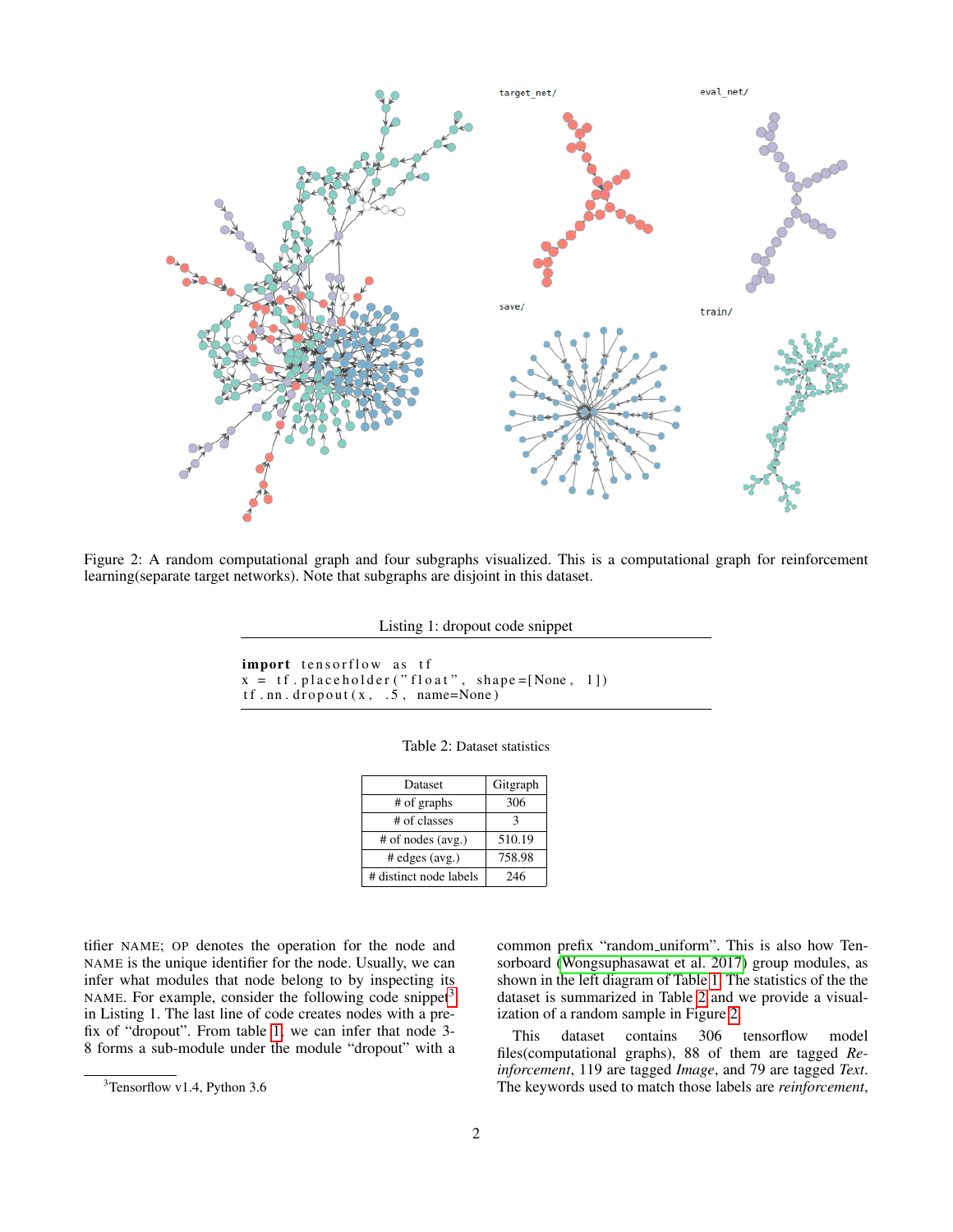*nlp translation sentiment ner*, and *image* respectively.

## Gitgraph-stars Dataset

We introduced another benchmark dataset for regression on graphs. For this dataset, we further web scraped the stars<sup>[4](#page-2-0)</sup> of every github repository<sup>[5](#page-2-1)</sup>. Ideally, to compare the stars of different repositories, we should consider the established time of the repositories since repositories that exist longer may accumulate more views. Nevertheless, most repositories get the majority of their stars in a rather short period of time (shortly after publication or public exposure) so we chose not to further adjust it. This is inherently a regression problem but since the label may be noisy, we cn also discretize them and formulate it into a graph classification task. If there are multiple graph instances in a single repository, we picked one at random.

This dataset contains 200 tensorflow models files(computational graphs), and every single graph comes from a different repository. 69 of them have below 5 stars, 61 of them have 6 to 20 stars, and 70 of them have more than 20 stars.

#### Experiment and Results

We benchmark Gitgraph using existing graph-level representation learning methods and supervised graph classification methods.

#### Experiment Settings

10-fold cross validation is reported to make a fair comparison. For unsupervised method, parameters of downstream classifiers are independently tuned using training folds data and best average classification accuracies are reported for each method. Experiments are repeated 5 times. To ensure fair comparison, the embedding dimension of our method and all unsupervised methods are set to 512. For node embedding methods, graph representation is obtained by average all node embeddings. The classifiation accuracies is computed using LIBSVM [\(Chang and Lin 2011\)](#page-3-2), and the C parameter was selected from  $\{10^{-3}, 10^{-2}, \ldots, 10^{2}, 10^{3}\}.$ 

## Baselines

We adopted these following baselines:

- Random guess
- Shortest Path Kernel (SP) [\(Borgwardt and Kriegel 2005\)](#page-3-3)
- Weisfeiler-lehman Sub-tree Kernel (WL) [\(Shervashidze](#page-3-4) [et al. 2011\)](#page-3-4)
- Graphlet Kernel (GK) [\(Shervashidze et al. 2009\)](#page-3-5)
- graph2vec [\(Narayanan et al. 2017\)](#page-3-6)
- subgraph2vec [\(Narayanan et al. 2016\)](#page-3-7)
- graphSAGE [\(Hamilton, Ying, and Leskovec 2017\)](#page-3-8)
- KCNN [\(Nikolentzos et al. 2017\)](#page-3-9)

#### **Results**

<span id="page-2-2"></span>Experiment results are shown in table [3.](#page-2-2)

| Model                | Accuracy                   |
|----------------------|----------------------------|
| Random guess         | $0.42 \pm 0.13$            |
| Shortest path kernel | <b>OOM</b>                 |
| Graphlet kernel      | $\overline{OM}$            |
| WL kernel            | $0.73 \pm 0.12$            |
| graph2vec            | $\overline{0.59 \pm 0.10}$ |
| subgraph2vec         | $\overline{OM}$            |
| graphSAGE            | $\overline{0.69 \pm 0.11}$ |
| <b>KCNN</b>          | $\overline{0.77 \pm 0.10}$ |

Table 3: Classification accuracy on Gitgraph dataset. "OMR" is out of memory error.

#### Future work

The current label may be noisy as we annotate each computation graph simply by matching keyword to their metadata. Furthermore, when we scraped data from github, we had no quality control. Thresholding stars of the repository can be a naive first step but we left it as future work.

<span id="page-2-1"></span><span id="page-2-0"></span><sup>4</sup>More specifically, the field *watchers count* in Github API. <sup>5</sup>More specifically, stars accumulated before 2018-08-26 21:57:00